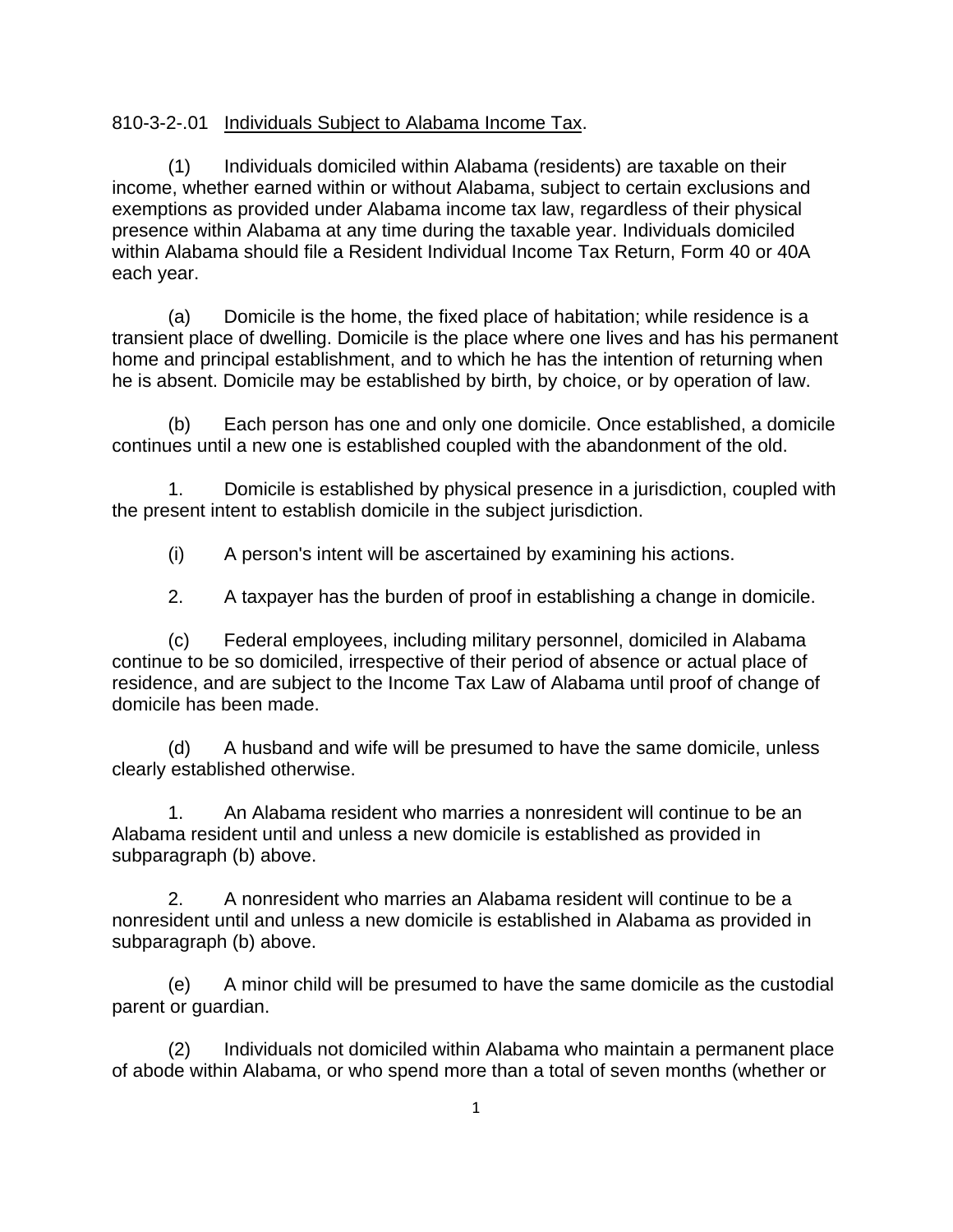not consecutive) of the taxable year within Alabama shall be presumed to be residents, and taxable on their net income from within and without Alabama during the taxable year. They should file Resident Individual Income Tax Return, Form 40 or Form 40A each year. For instructions for individuals who are residents for less than one year (partyear residents), see Reg. 810-3-2-.01(4).

 (a) A permanent place of abode is interpreted to mean a dwelling place permanently maintained by the taxpayer; it is not necessary that he be the owner, or that he occupy it himself.

 (b) The Department may require individuals claiming domicile outside the State of Alabama to furnish a statement of information with details to support their claim.

 (3) Nonresident individuals receiving taxable income from property owned or business transacted (including wages for personal services) within Alabama are taxable on such income from within Alabama. They should file Nonresident Individual Income Tax Returns, Form 40NR, each year. See Regs. 810-3-14-.05 (relating to taxable income of nonresidents) and 810-3-15-.21 (relating to allowable deductions of nonresidents).

 (a) Resident individuals living in federal areas located within Alabama or any other state over which the United States exercises exclusive or concurrent jurisdiction, such as the Muscle Shoals reservation and military areas such as Maxwell Air Force Base and Redstone Arsenal, are taxable on their entire net income. See Reg. 810-3-2- .01(2).

 (b) Nonresident individuals (other than military personnel) living in federal areas located within Alabama over which the United States exercises exclusive or concurrent jurisdiction are taxable on income earned in such areas; including income from business transacted in these areas.

 (c) This paragraph (3) applies only to income or receipts received after December 31, 1940, the effective date of Public Law No. 819, known as the Buck Act. Under this act the United States has ceded to the States the jurisdiction to tax persons residing within or receiving income from transactions occurring or services performed, in all federal areas heretofore or hereafter acquired by the United States. The term "Federal Area" means any land or premises held or acquired by or for the use of the United States, or any Department, Establishment, or Agency thereof, and over which the United States exercises exclusive or concurrent jurisdiction.

 (d) 1. Military personnel who are not residents of Alabama and who receive military pay while stationed in Alabama, shall be deemed not to have received such income for services performed within, or from sources within Alabama. This subparagraph (d) applies to all military compensation received after September 8, 1939, in accordance with Section 514 of Public Law 732.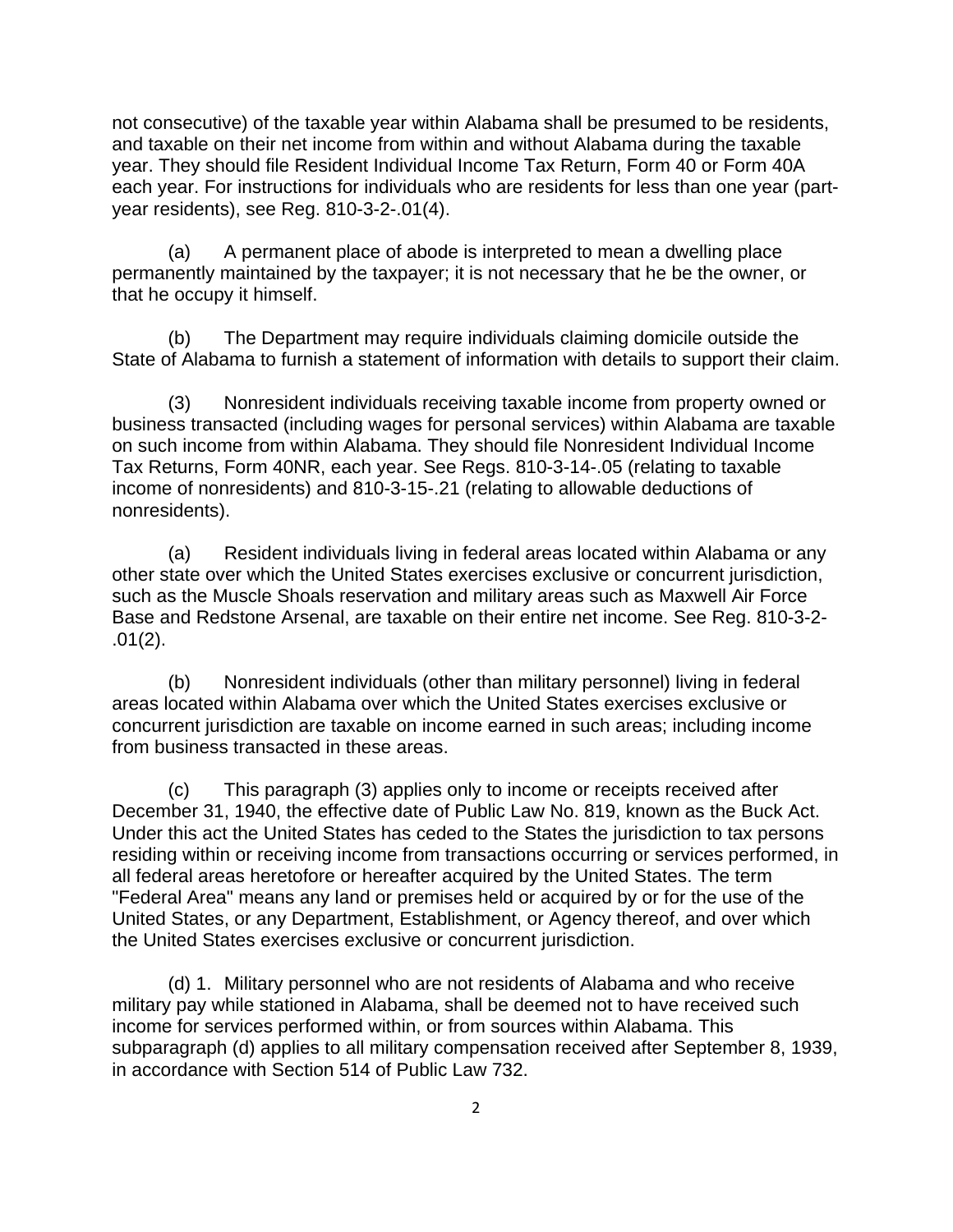2. Wives of military personnel who earn income in Alabama, unless specifically exempt under Public Law 111-97 referred to as the Military Spouses Residency Relief Act, and military personnel who earn nonmilitary income in Alabama, are taxed on such income.

 (e) Spouses will be presumed to have the same domicile, unless proven otherwise.

| 1. EXAMPLE:                                                                                                                                                                                                                                  | <u>Income</u><br>Resident<br>(or includable<br>as Income from<br>all sources if<br>Nonresident) | Taxable to<br>Nonresident                                                        | Taxable to                                                                                   |
|----------------------------------------------------------------------------------------------------------------------------------------------------------------------------------------------------------------------------------------------|-------------------------------------------------------------------------------------------------|----------------------------------------------------------------------------------|----------------------------------------------------------------------------------------------|
| <b>Income During Taxable Year</b><br><b>Military Member</b>                                                                                                                                                                                  |                                                                                                 |                                                                                  |                                                                                              |
| Military<br>Not in combat zone<br>In combat zone<br><b>Quarters allowance</b><br>Subsistence allowance<br>Uniform allowance<br><b>Travel allowance</b><br>Flight pay<br>Sea duty<br><b>Trailer allowance</b><br><b>Dislocation allowance</b> | \$6,000<br>1,000<br>1,500<br>600<br>100<br>100<br>200<br>200<br>100<br>100                      | \$6,000<br>$-0-$<br>$-0-$<br>$-0-$<br>$-0-$<br>-0-<br>200<br>200<br>$-0-$<br>-0- | \$<br>$-0-$<br>$-0-$<br>$-0-$<br>$-0-$<br>$-0-$<br>$-0-$<br>$-0-$<br>$-0-$<br>$-0-$<br>$-0-$ |
| <b>Income from Other States</b><br>Compensation                                                                                                                                                                                              | 200                                                                                             | 200                                                                              | $-0-$                                                                                        |
| Business, Interest, Di-<br>vidends, Rents, etc.<br>Income from Alabama                                                                                                                                                                       | 800                                                                                             | 800                                                                              | $-0-$                                                                                        |
| Compensation<br>Business, Rental In-                                                                                                                                                                                                         | 700                                                                                             | 700                                                                              | 700                                                                                          |
| come, etc.<br><b>Total Income</b><br><b>Taxable if Taxpayer</b>                                                                                                                                                                              | 300<br>\$11,900                                                                                 | 300                                                                              | 300                                                                                          |
| is a resident<br>Taxable if Taxpayer<br>is not a resident<br>Spouse<br>Income from Other States<br>Compensation (Including                                                                                                                   | \$8,400                                                                                         |                                                                                  | \$1,000                                                                                      |
| <b>Federal Civil Service)</b>                                                                                                                                                                                                                | \$500                                                                                           | \$<br>500                                                                        | \$<br>-0-                                                                                    |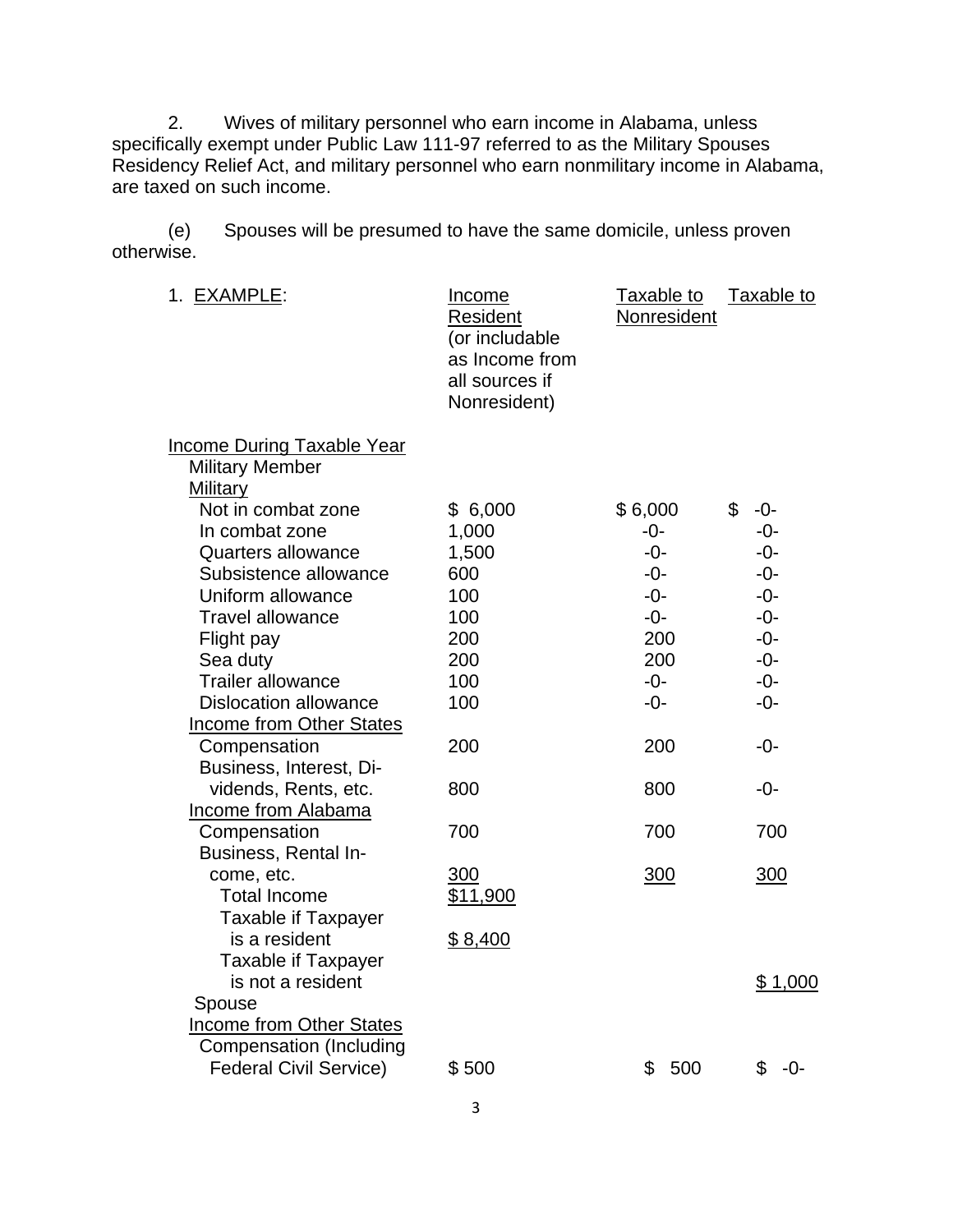| Business, Interest, Di-<br>vidends, Rents, etc.<br>Income from Alabama<br><b>Compensation (Including</b> | 500     | 500   | $-()$ |
|----------------------------------------------------------------------------------------------------------|---------|-------|-------|
| <b>Federal Civil Service)</b>                                                                            | 5,600   | 5,600 | 5,600 |
| Business, Rental Income,                                                                                 |         |       |       |
| etc.                                                                                                     | 400     | 40C   |       |
| <b>Total Income</b>                                                                                      | \$7,000 |       |       |
| Taxable if Taxpayer                                                                                      |         |       |       |
| is a resident                                                                                            | \$7,000 |       |       |
| Taxable if Taxpayer                                                                                      |         |       |       |
| is not a resident                                                                                        |         |       |       |
|                                                                                                          |         |       |       |

 (4) An individual who becomes a resident of Alabama must include in gross income all income from sources both within and without Alabama for the period of residence. A resident moving away from Alabama during the year includes in gross income only income from sources both within and without Alabama until date of termination of his residence in this state. The Department should be notified of the termination of taxpayer's residence, including all pertinent facts relating to the termination.

 (a) EXAMPLE: Taxpayer moved from New York to Alabama on September 1. Prior to that date he had no Alabama income. After moving to Alabama, he had an income of \$5,000. He must file a return on Form 40, (Resident Individual Income Tax Return) reporting the \$5,000, but need not report any income earned before September 1. He is entitled to the same annual exemptions as a resident for a full year. See Reg. 810-3-19-.02(3).

 (b) EXAMPLE: Taxpayer moved from Alabama to Mississippi on November 1. Prior to that time he earned \$8,000 taxable income in Alabama, and had no Alabama income during November and December. He should notify the Department of the termination of his residence in Alabama, and file a resident's return on Form 40 (Resident Individual Income Tax Return) reporting the \$8,000 income. He may claim the annual exemptions to which he would be entitled were he a resident for the entire year.

 (c) An individual, a resident for part of the taxable year and a nonresident for the other part of the taxable year, having taxable income in both periods, should file two returns:

 1. One return should be filed on Form 40 as a resident, covering the period of residence. All income, from whatever source within or without the state, earned during such period of residence should be included in this return, and exemptions should be claimed for the total annual exemptions to which the taxpayer is entitled.